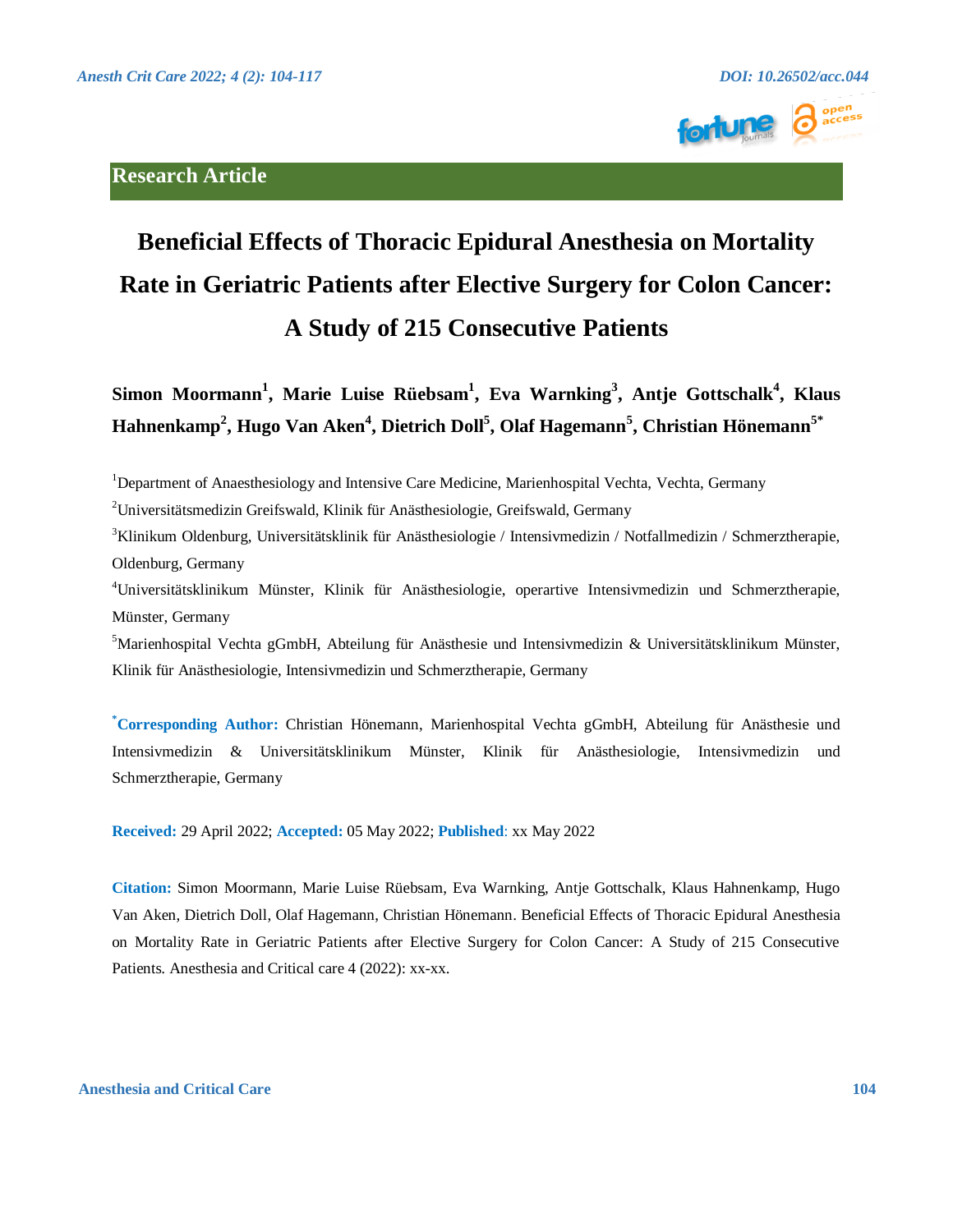# **Abstract**

**Introduction**: Colorectal cancer is a major cause of death in the industrial world. The mortality and morbidity rates depend on postoperative complications and cancer recurrence. Research suggests that regional anesthesia reduces perioperative stress levels, potentially lowering the risk of complications. Patients with perioperative epidural analgesia might have longer survival times compared with patients without perioperative epidural analgesia.

**Methods:** We compared short and long-term outcome data from 215 patients who underwent open colon cancer surgery by the same surgeon and the same oncologist. Eighty-three patients received general anesthesia plus thoracic epidural analgesia (EPI group), and 132 patients received general anesthesia alone (GA group). Oncological data from a state-wide follow-up database were included. The effects of different perioperative anesthetic techniques on patients' short and long-term outcomes over 36 months were statistically analyzed (Pearson's chi-squared test, Student's t-test, Wilcoxon rank-sum test) as appropriate. A Kaplan-Meier analysis for survival was performed and analyzed by the Wilcoxon rank-sum test.

**Results:** With the exception of a significantly higher prevalence of arterial hypertension in the EPI group in comparison with the GA group, there were no differences in demographics, tumor staging data, and cancer recurrence rates between the groups. However, mortality rates were significantly different between the groups. Thirty-seven of 132 GA patients (28%) died within 36 months, in comparison with 14 of 83 EPI patients  $(16.9\%, P<0.05)$ . Patients over the age of 70 years in particular significantly benefited from perioperative epidural analgesia and had significantly better survival compared with patients without perioperative epidural analgesia (P<0.05).

**Discussion:** Perioperative use of epidural analgesia reduces the 36-month postoperative mortality rate. This effect may be due to the systemic effects of local anesthetics or to a reduced stress response caused by the thoracic epidural analgesia itself.

**Conclusions:** Patients with colon cancer over the age of 70 years in particular significantly benefited from perioperative epidural analgesia and had longer survival times compared with patients without perioperative epidural analgesia.

(ISRCTN10994336, retrospective registered 07/06/2019)

**Keywords:** PCEA – Patient controlled analgesia; Thoracic epidural anaesthesia; Mortality; Colon cancer; Geriatric patients

#### **Abbreviations**

| EPI       | $=$ epidural anesthesia                     |  |  |  |
|-----------|---------------------------------------------|--|--|--|
|           | EPI group $=$ group of patients with        |  |  |  |
|           | epidural and general anesthesia             |  |  |  |
| <b>GA</b> | $=$ general anesthesia                      |  |  |  |
|           | $GA$ group = group of patients with general |  |  |  |
|           | anesthesia alone                            |  |  |  |
| ICU       | $=$ intensive care unit                     |  |  |  |

# **Anesthesia and Critical Care 54**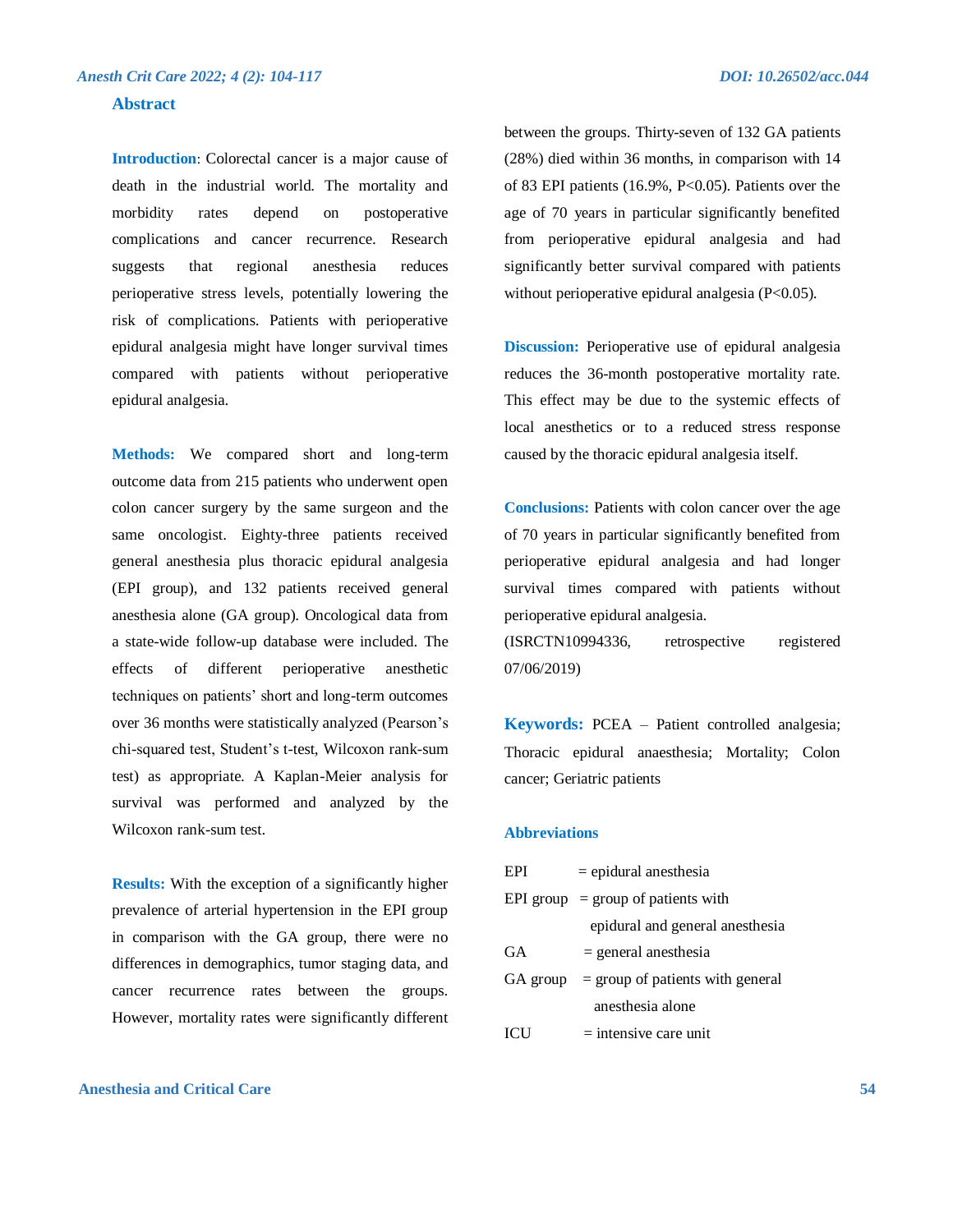| kg            | $=$ kilogram                        |  |  |  |  |  |
|---------------|-------------------------------------|--|--|--|--|--|
| N             | N in TNM refers<br>the<br>$=$<br>to |  |  |  |  |  |
|               | involvement of lymph nodes in       |  |  |  |  |  |
|               | cancer.                             |  |  |  |  |  |
| M             | The M refers to whether the<br>$=$  |  |  |  |  |  |
|               | cancer has metastasized.            |  |  |  |  |  |
| mg            | $=$ milligram                       |  |  |  |  |  |
| min           | $=$ minute                          |  |  |  |  |  |
| μg            | $=$ microgram                       |  |  |  |  |  |
| $\mathbf P$   | = p- value: All hypothesis tests    |  |  |  |  |  |
|               | ultimately use a p-value to weigh   |  |  |  |  |  |
|               | the strength of the evidence what   |  |  |  |  |  |
|               | the data are telling you about      |  |  |  |  |  |
|               | the population). A p-value is a     |  |  |  |  |  |
|               | number between 0 and 1.             |  |  |  |  |  |
| <b>PCEA</b>   | = patient controlled epidural       |  |  |  |  |  |
|               | analgesia                           |  |  |  |  |  |
| $\frac{0}{0}$ | $=$ percent                         |  |  |  |  |  |
| <b>SRC</b>    | $=$ Proto-oncogene tyrosine-protein |  |  |  |  |  |
|               | kinase Src, also known as proto-    |  |  |  |  |  |
|               | oncogene c-Src or simply c-Src (a   |  |  |  |  |  |
|               | tyrosine<br>kinase<br>non-receptor  |  |  |  |  |  |
|               | protein that in humans is encoded   |  |  |  |  |  |
|               | by the SRC gene). This protein      |  |  |  |  |  |
|               | phosphorylates specific tyrosine    |  |  |  |  |  |
|               | residues in other tyrosine kinases. |  |  |  |  |  |
| <b>TNM</b>    | $=$ The TNM Classification of of    |  |  |  |  |  |
|               | cancer.                             |  |  |  |  |  |

# **1. Introduction**

Cancer is a major cause of death in the industrialized world [1]. Cancer treatment is based on multimodal approaches; surgical resection is necessary for most types of solid tumors. The survival period for the patients depends on the grade, the type and stage of

# **Anesthesia and Critical Care 105**

the lesion at the primary diagnosis, as well as on the patients' pre-existing comorbid conditions. Reports indicate that 5% of patients who undergo surgery die within the first year, and the rate is doubled for patients over the age of 65. The primary causes of death include the cancer itself, followed by cardiovascular problems, kidney or liver failure, multiple organ failure, and respiratory failure [2]. Therefore, the challenge for physicians is to find an optimal form of perioperative therapy capable of preventing these causes of morbidity and mortality. To this end, some studies have suggested that regional anesthesia may be a reasonable technique for reducing complications and improving long-term patient outcomes [3]. Thoracic epidural analgesia provides optimal pain therapy for many operations and may, therefore, be able to reduce the morbidity and mortality after major thoracic and abdominal surgery [4]. Compared to general anesthesia, the patient's immune system is less compromised when combining general anesthesia with regional anesthesia. As a result, data suggest that regional anesthetic techniques may reduce the risk of micrometastases. Patients undergoing cancer resection should, therefore, be able to benefit from epidural analgesia, as it may reduce the risk of recurrent cancer and metastases after cancer surgery [4]. Furthermore, such a method may reduce the mortality rate. It was therefore hypothesized that patients undergoing open surgery for colonic cancer who receive thoracic epidural anesthesia should experience fewer instances of recurrent cancer and has a longer survival period in comparison with patients who received only general anesthesia.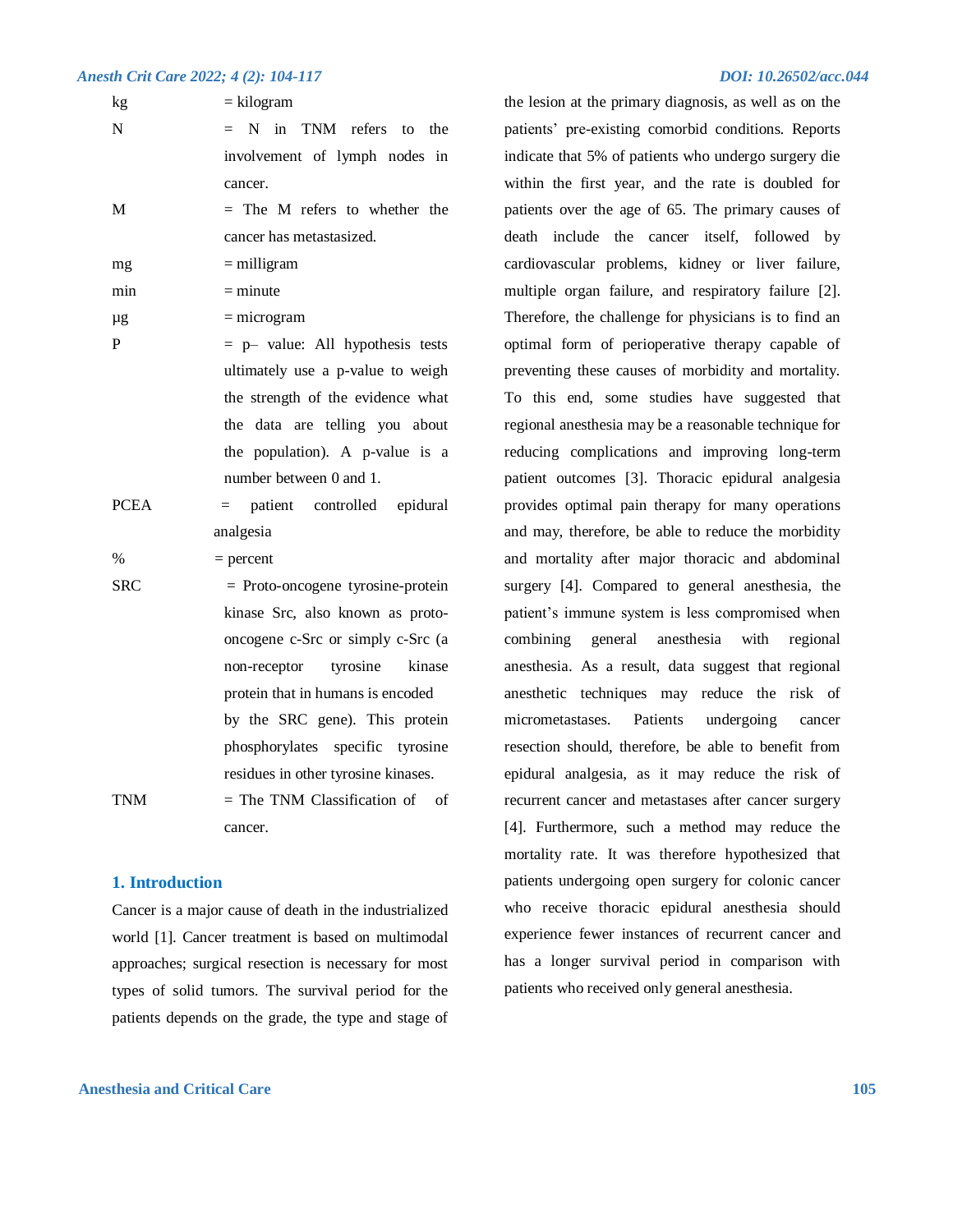# **2. Methods**

Following approval for the study by the local ethics committee of the General Medical Council of the state of Lower Saxony (*Ärztekammer Niedersachsen*), prospectively collected data and medical records were routinely analyzed for all patients who had undergone open colon surgery between 1999 and 2007 in St. Mary's Hospital, Vechta, Germany (*St. Marienhospital Vechta*). Hospitals can be classified into three groups in relation to colon cancer treatment, based on their annual caseload [5], low-volume (< 30 colon cancer operations per year), medium-volume (30–60 colon cancer operations per year) and high-volume  $(560$ colon cancer operations per year) [5]. St. Mary's belongs to the high-volume group. Patients who underwent elective open colon cancer resection and were over the age of 18 were included in the analysis if oncological follow-up data were prospectively stored in an official electronic database (the Epidemiological Cancer Registry for Lower Saxony, *Epidemiologisches Krebsregister Niedersachsen,* 215 out of 552 cases). Patients who underwent emergency operations and follow up data were not sampled were excluded. An electronic database was used to determine the baseline demographic variables, the type of anesthesia administered, and the date of surgery. All oncological and follow-up data were taken from the official electronic database (the Epidemiological Cancer Registry for Lower Saxony, *Epidemiologisches Krebsregister Niedersachsen*). All clinically relevant and potential interacting factors associated with tumor outcome and progression was recorded in a clinical database.

# **2.1 Anesthesia**

The patients underwent elective colonic surgery for tumor resection either under general anesthesia combined with thoracic epidural analgesia (EPI group) or with general anesthesia alone (GA group). In both groups, anesthesia was induced with propofol (Propofol®Lipuro, Braun, Germany) 2–3 mg/kg bodyweight, rocuronium (Esmeron®,Grünenthal GmbH, Germany) 0.6 mg/kg body weight for muscle relaxation, and fentanyl (Fentanyl,®, Jansen GmbH, Germany) (GA group) or sufentanil (Sufentanil®, Actavis GmbH, Germany) (EPI group) for pain control during intubation. Inhaled anesthetics were used in both groups to maintain anesthesia. Whether epidural analgesia should be used was decided by the patient in consultation with the attending anesthesiologist. In the EPI group, the thoracic epidural catheter was inserted preoperatively. Before surgical incision, 10 mL bupivacaine (Bucainactavis®, Actavis GmbH, Germany) (0.25%) was injected. The epidural analgesia was maintained for 96 hours postoperatively using a patient-controlled epidural analgesia (PCEA) technique with bupivacaine 0.125% plus 0.5 µg/ml sufentanil (rate 5–7 ml/hour, 2 ml bolus on demand, lockout time after bolus 20 min). The patients were examined once per day, or more often if needed, by the hospital's acute pain service to ensure adequate postoperative analgesia.

# **2.2 Statistical analysis**

The groups were compared using Lee's Revised Cardiac Risk Index (Table 1 [6]. The data for the patients in the two study groups were compared in relation to all potential confounding factors using Pearson's chi-squared test, Student's *t*-test, and the

# **Anesthesia and Critical Care 106**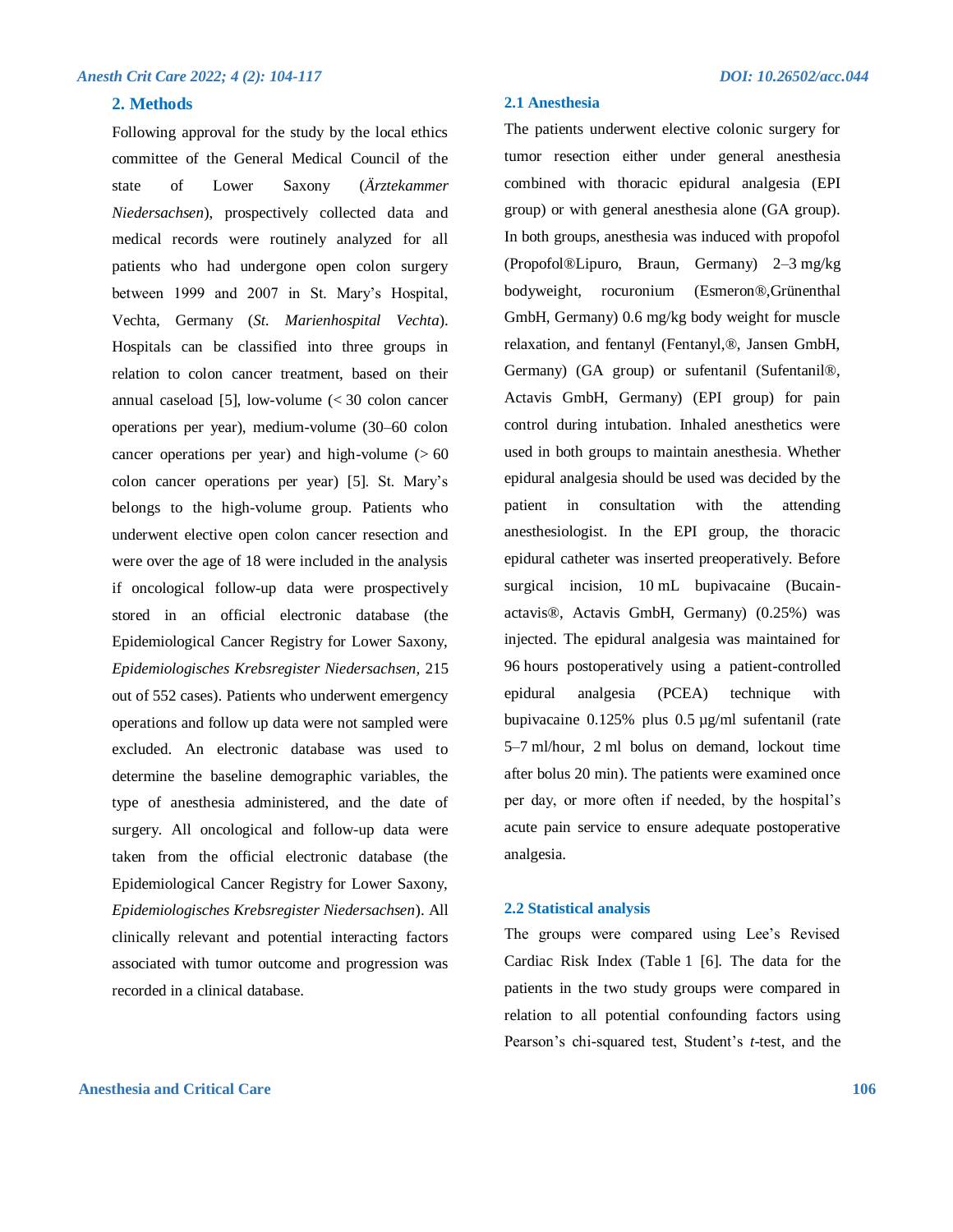Wilcoxon rank-sum test, as appropriate. A Kaplan Meyer Analysis was used to investigate effects on mortality for all of the patients as the primary endpoint and statistical difference were calculated by the Wilcoxon rank-sum test. Statistical analyses (*t*test, chi-squared, and Wilcoxon Rank Sum tests) were carried out using the IBM PASW statistics program (SPSS Inc. Version 18.0. Chicago: SPSS Inc).

# **3. Results**

Table 2 shows the demographic data for the patients in the two groups, allowing comparison of preexisting medical conditions. Between 1999 and 2007, 215 patients underwent open colorectal surgery. Eighty-three patients were administered general anesthesia combined with thoracic epidural analgesia (EPI group), and 132 patients underwent surgery with general anesthesia alone (GA group). The demographic data of the patients are shown in table 1.

|                                           | EPI group $(n = 83)$ | GA group $(n = 132)$ | $P$ value |
|-------------------------------------------|----------------------|----------------------|-----------|
| Male vs. female (n)                       | 48 vs. 35            | 66 vs. 66            | 0.33      |
| Age (years)                               | $67.5 \pm 10.75$     | $67.3 \pm 10.66$     | 0.88      |
| Height (cm)                               | $171 \pm 7.6$        | $169 \pm 17.4$       | 0.27      |
| Weight (kg)                               | $79.6 \pm 14.6$      | $76.4 \pm 16.5$      | 0.14      |
| Body mass index $(kg/m^2)$                | $26.9 \pm 3.75$      | $26.3 \pm 5.16$      | 0.37      |
| Diabetes mellitus (%)                     | 18.1                 | 16.7                 | 0.79      |
| Hypertension (%)                          | 67.5                 | 46.2                 | >0.01     |
| Coronary artery disease (%)               | 16.9                 | 16.7                 | 0.97      |
| History of myocardial infarction (%)      | 2.4                  | 3                    | 0.79      |
| Chronic obstructive pulmonary disease (%) | 10.8                 | 9.1                  | 0.67      |
| Peripheral arterial occlusive disease (%) | 6                    | 9.8                  | 0.32      |
| Renal insufficiency (%)                   | 9.6                  | 7.6                  | 0.59      |
| Serum creatinine $> 2$ mg/dl (%)          | 1.2                  | 0                    | 0.21      |

\*Do you have an actual p-value here to report? I would supply it instead.

 $EPI =$  general anesthesia plus thoracic epidural anesthesia;  $GA =$  general anesthesia alone

**Table 1:** Demographic data and prevalence of pre-existing conditions in the group with general anaesthesia plus thoracic epidural anesthesia (EPI group) and the group with general anesthesia alone (GA group)

| High-risk surgical procedures               |
|---------------------------------------------|
| Ischemic heart disease                      |
| History of congestive heart failure         |
| History of cerebrovascular disease          |
| Insulin therapy for diabetes                |
| Preoperative serum creatinine $> 2.0$ mg/dL |

**Table 2:** Lee's revised cardiac risk index [6]. Each risk factor is assigned one point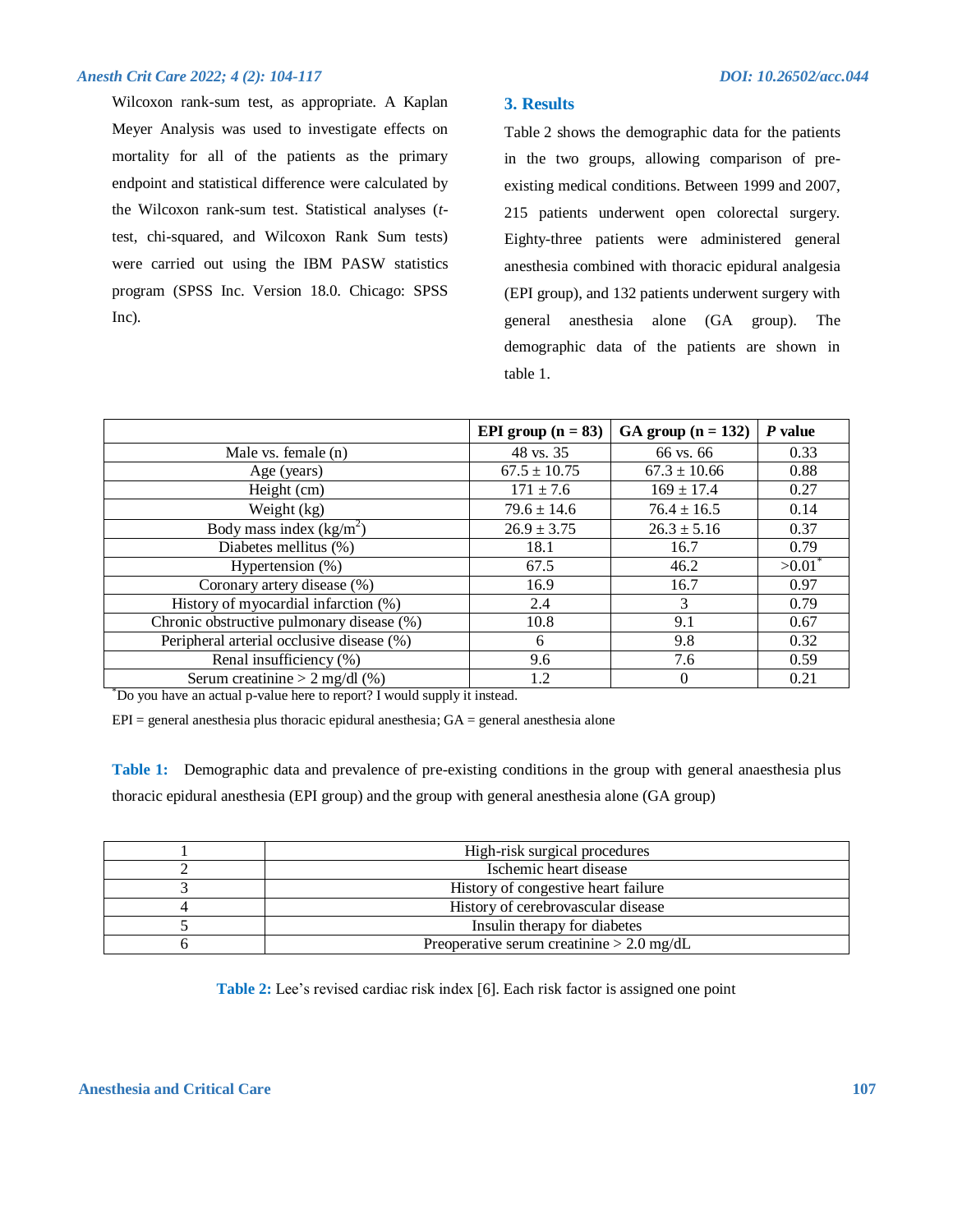The anesthesia duration was significantly longer in the EPI group than in the GA group, but the patients in the EPI group were discharged from the intensivecare unit (ICU) and from the hospital significantly sooner than the patients in the GA group (Table 3). The tumor stages in the two study groups were comparable (Figure 1a,  $P = 0.10$ ). The rates of regional lymph-node metastasis were N0 55.4%, N1 13.3%, and N2 31.3% in the EPI group and N0 55.7%, N1 18.3%, and N2 26.0% in the GA group (Figure 1b,  $P = 0.44$ ). The rates of distant metastasis were M0 89.2%, M1 10.8%, in the EPI group, and M0 87.9% and M1 12.1% in the GA group (Figure 1c,  $P = 0.72$ ). Regarding pre-existing conditions, only the rate of hypertension was significantly higher in the EPI group in comparison with the GA group  $(P = 0.002)$  (Table 1). Table 2 displays the Lee index with 73.5% of the EPI group and 70.5% of the GA group with one factor; 20.5% of the EPI group and 18.9% of the GA group had two factors; 6.0% of the EPI group and 9.8% of the GA group had three factors, and only 0.8% of the GA group had four factors. The Lee index scores were comparable in the two groups  $(P = 0.65)$ . No significant differences between the two study groups were noted in relation to the incidence of postoperative surgical or general

complications. These complications included 6% of the patients in the EPI group, and 8.4% of those in the GA group developed pneumonia; cerebral strokes occurred in 2.3% of the GA group, and pulmonary embolisms in 1.2% of the EPI group  $(P = 0.45)$ . Postoperative surgical complications were diagnosed in 8.4% of the EPI group (three anastomotic leakages, two wound dehiscences, one later resection and one other complication) and 6.8% of the GA group (four anastomotic leaks, three wound dehiscences, one case of postoperative peritonitis, and one other complication)  $(P = 0.66)$ . No significant differences between the GA and EPI groups were noted regarding cancer survival: 21 of the 132 patients in the GA group (15.9%) and eight of the 83 patients in the EPI group (9.6%) died due to recurrences or metastases of colon cancer  $(P = 0.19)$ . Thirty-seven of the 132 patients in the GA group (28%) died within 36 months compared to 14 of the 83 patients in the EPI group (16.9%, *P* < 0.05). Figure 2 shows the Cox regression analysis and corresponding *P*-value. Cox regression analysis in patients who were over the age of 70 at the time of surgery (Figure 3) showed that epidural analgesia significantly reduced patient mortality  $(P = 0.02)$ .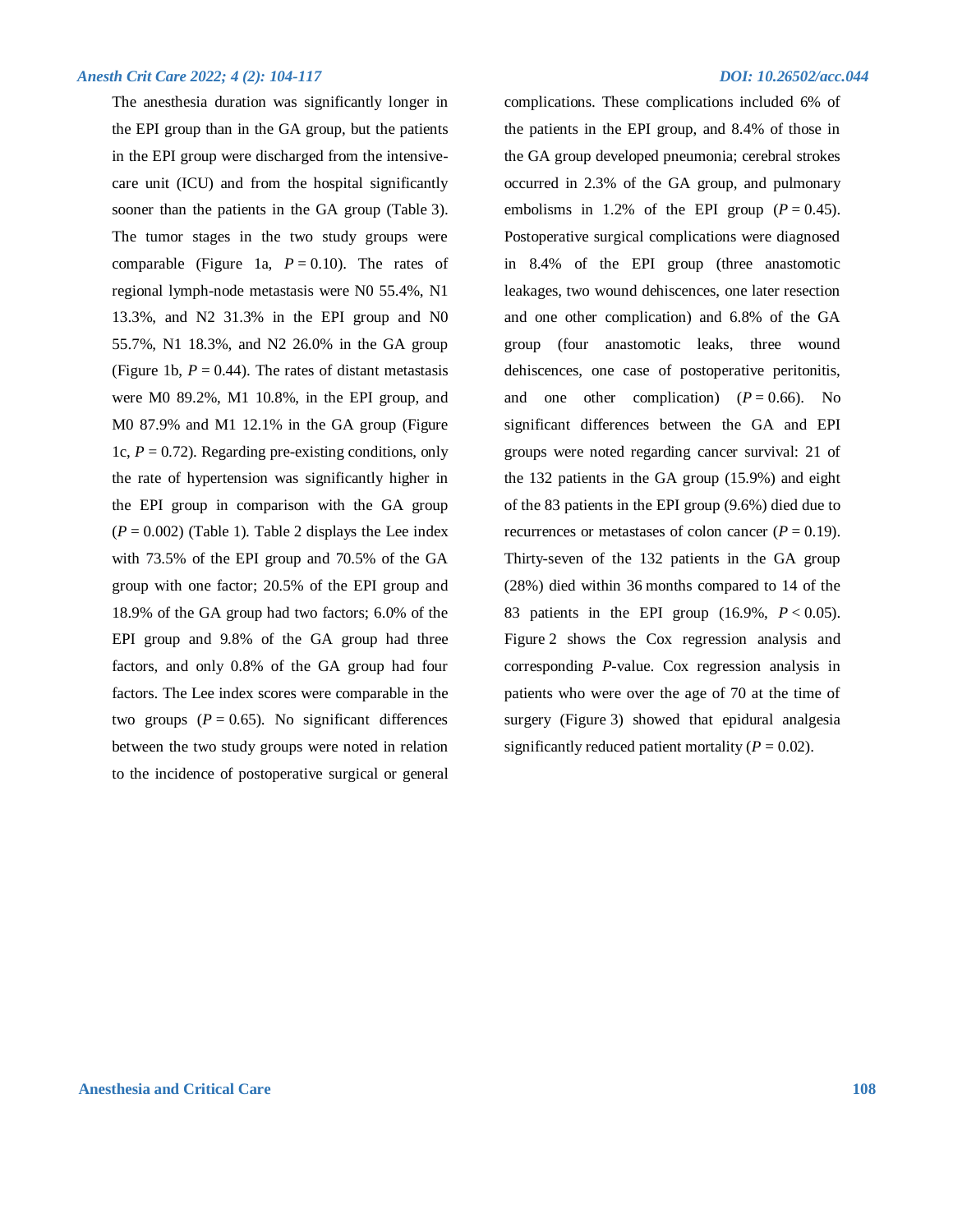

**Figure 1a:** Distribution of tumor stages in the two study groups. Numbers are shown in percentages for tumor stage



**Figure 1b:** Distribution of tumor stages in the two study groups. Numbers are shown in percentages for nodal status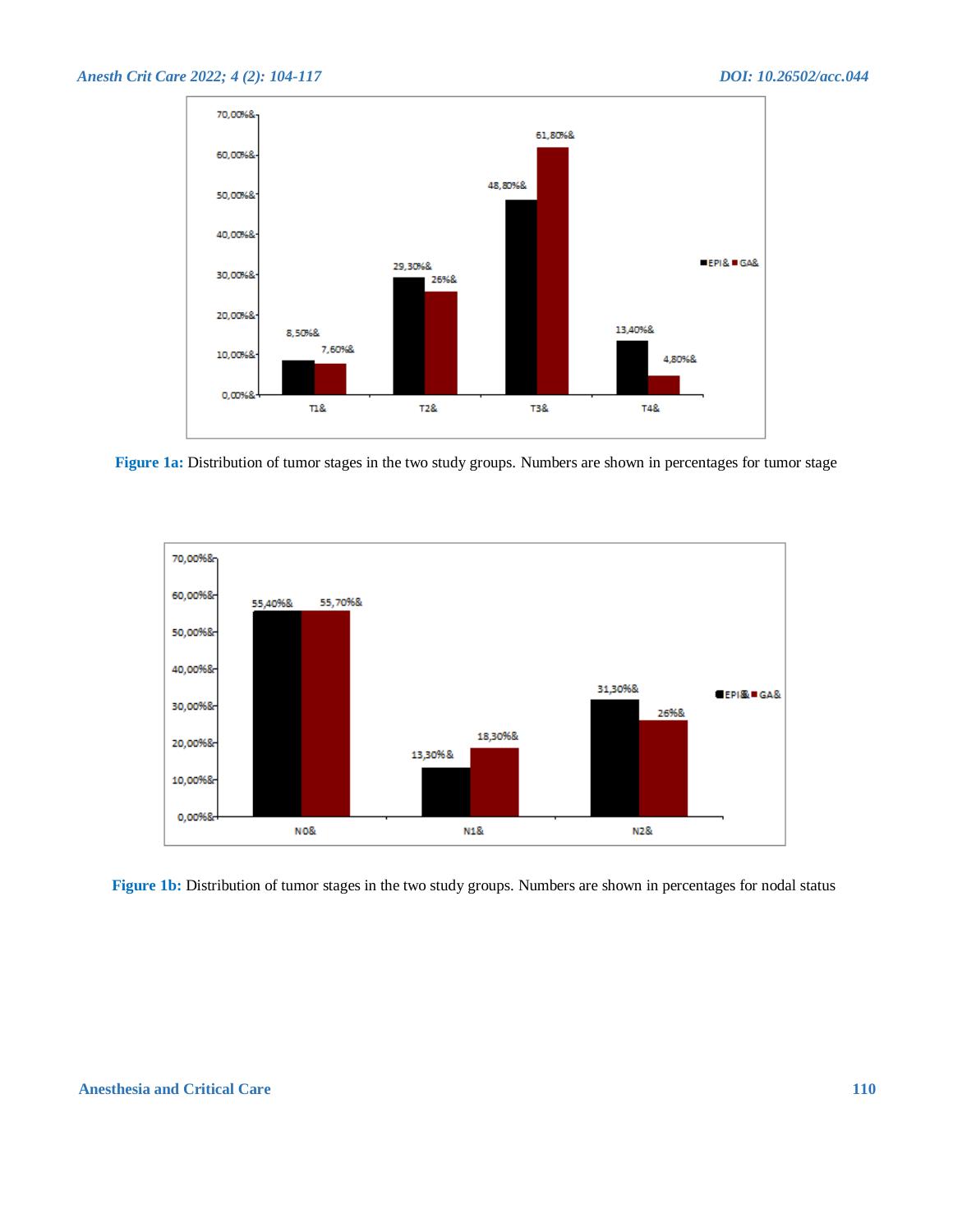

**Figure 1c:** Distribution of tumor stages in the two study groups. Numbers are shown in percentages for metastatic stage.



**Figure 2:** Cox regression survival mode for EPI vs. GA (n = 215). Dashed line indicates GA group, and solid line indicates EPI group.

**Anesthesia and Critical Care 111**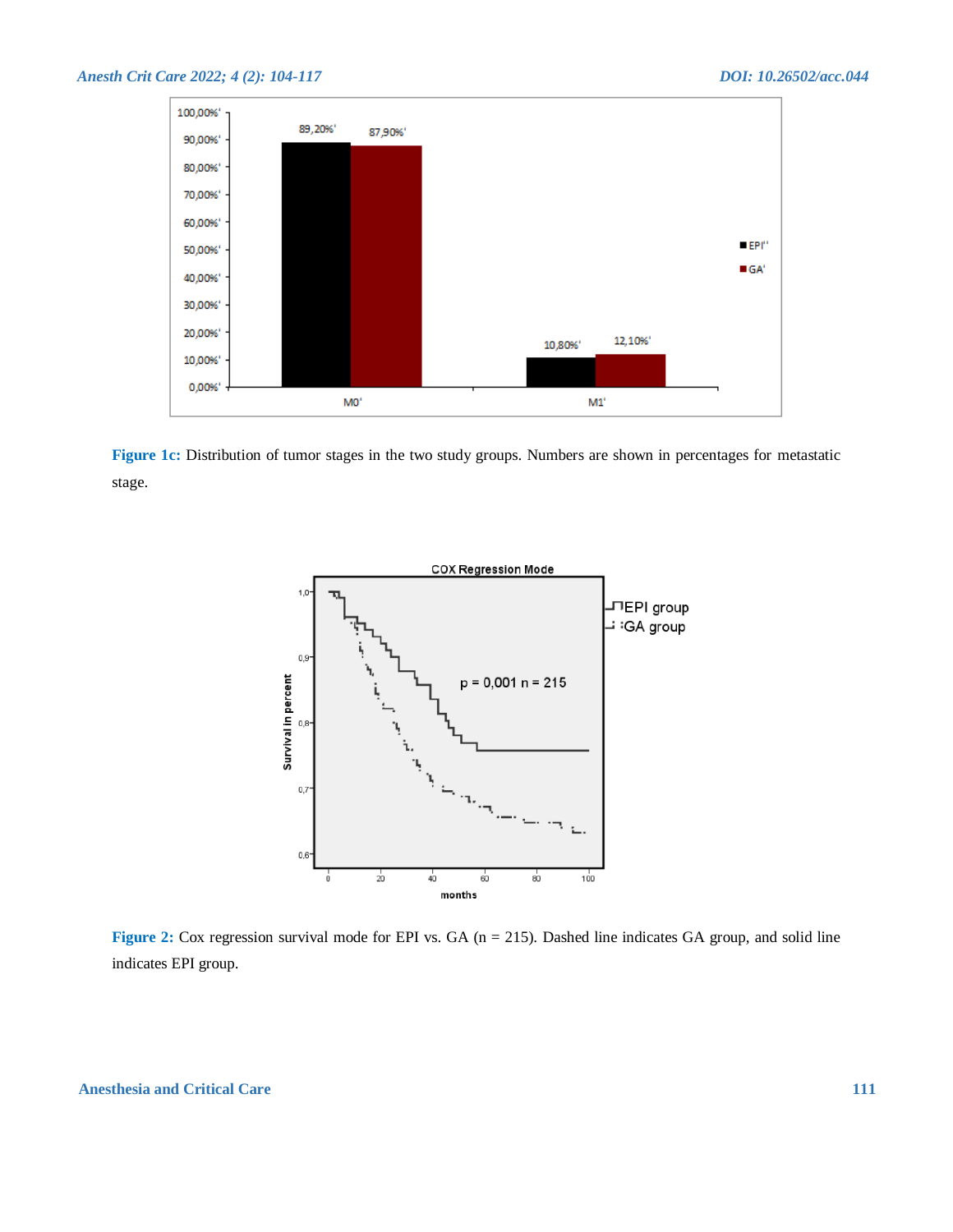

**Figure 3:** Cox regression survival mode for EPI vs. GA; age > 70 years (n = 100). Dashed line indicates GA group, and solid line indicates EPI group.

## **4. Discussion**

A recent meta-analysis suggested that epidural anesthesia may prove beneficial to the overall survival after cancer surgery, particularly in patients with colorectal cancer [7]. However, the use of epidural analgesia did not further reduce the rate of recurrent cancers. The meta-analysis suggests that epidural anesthesia and analgesia may be associated with improved overall survival in patients with operable cancer, especially colorectal cancer, who undergo surgery [7]. The results of the present study show that administering thoracic epidural analgesia for perioperative analgesia during and after colon cancer resection was associated with a reduced 36 month mortality rate. These results support the findings of the earlier meta-analysis [7]. Patients over

**Anesthesia and Critical Care 112**

the age of 70 at the time of surgery benefitted more from epidural analgesia and survived significantly longer than patients in whom only a balanced anesthetic technique was used. However, after adjusting for confounding variables. no reduction in the incidence of recurrent cancer was noted. Colon cancer is a systemic disease. Despite curative tumor resection, it is important to note that as many as 25– 40% of patients who undergo curative tumor resection nevertheless subsequently develop metastatic disease, suggesting that there may be undetected micrometastases that play a pivotal role in relapses. A major cause of relapse is the dissemination of tumor cells shed from the primary carcinoma into the circulation before, during, or after surgery [8]. Due to profound perioperative immunosuppression, the perioperative period appears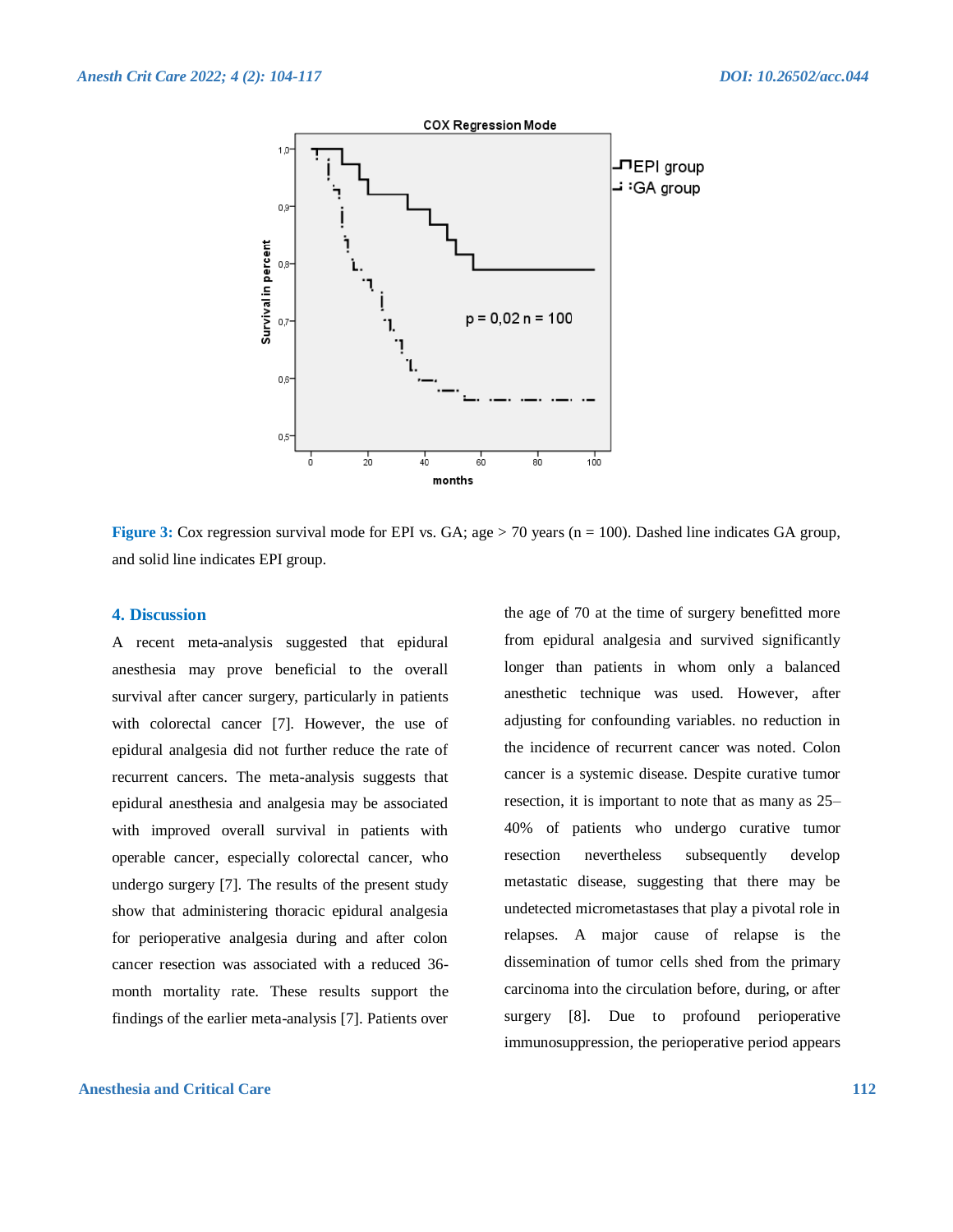to be a vulnerable time for potential metastasis in patients with malignancies. This vulnerability is mainly attributed to the suppression of cell-mediated immunity – the first-line defense mechanism against cancer. Immune system depression occurs within hours of surgery, lasts for several days, and is proportional to the extent of surgical trauma [4]. With colorectal surgery, the perioperative and postoperative period is characterized by surgical stress and pharmacological influences; this affects cell-mediated immunity during a vulnerable phase for tumor cell dissemination. In particular, natural killer cells and cytotoxic T cells are suppressed by high levels of stress biomarkers such as epinephrine and norepinephrine [9,10]. Thoracic epidural analgesia blunts the neural transmission of the stress response and avoids negative effects of hypothalamicpituitary-adrenal activation such as immune suppression [4]. In addition, thoracic epidural analgesia reduces the quantity of anesthetics and analgesics required. These facts appear to be important, as some of these drug types promote immune suppression [4]. Using carefully considered anesthetic techniques may reduce the inhibition of hormonal and cellular immune function and even reduce the pro-angiogenic effect on tumor growth, resulting in fewer tumor recurrences in these oncological patients [4]. Accumulated evidence indicates that inflammation may play a critical role in the initiation, development, growth, and metastasis of cancer [11]. Regional anesthesia may, therefore, have a potential anti-inflammatory effect, attenuating an excessive immune reaction induced by surgical trauma, and it appears to have a beneficial effect on the outcome for the patients [5]. Bupivacaine inhibits prostaglandin  $E_2$  (PGE<sub>2</sub>) E-prostanoid 1 (EP1)

# **Anesthesia and Critical Care 113**

receptor signaling at clinically relevant concentrations and affects physiological responses such as fever, inflammation, and hyperalgesia during the perioperative period [12]. Local anesthetics have a time-dependent inhibitory effect on G proteincoupled receptor signaling [13]. Local anesthetics are known to be effective in suppressing neutrophil priming, a process partly responsible for the hyperactive neutrophil response [14]. Local anesthetics can even inhibit thromboxane A2 signaling, a mediator of perioperative myocardial ischemia, vasoconstriction, and thrombosis [15,16]. They also inhibit the activation of human *N*-methyl-D-aspartate (NMDA) receptors. This effect reduces the hyperalgesia and opiate tolerance that is observed after systemic administration of local anesthetics [17]. Results published by Piegeler *et al.* indicate that local amide anesthetics may have antimetastatic effects. Underlying this antimetastatic effect is the inhibition of tumor necrosis factor-induced Src activation and intracellular adhesion molecule-1 phosphorylation [18]. This molecular mechanism with amide-type local anesthetics is again independent of the sodium channel blockade. It would be of major interest to determine whether some of the beneficial effects of epidural analgesia may be due to the systemic effects of local anesthetics. Despite these promising results from basic science and theoretical models, however, the results of the present study do not support the view that the perioperative administration of thoracic epidural analgesia leads to less recurrent cancer. This may be due to the familiar problems of retrospective analysis, such as unrecorded confounding factors and changes in the patients' medical care. This potential deficiency was reduced in the present study, as the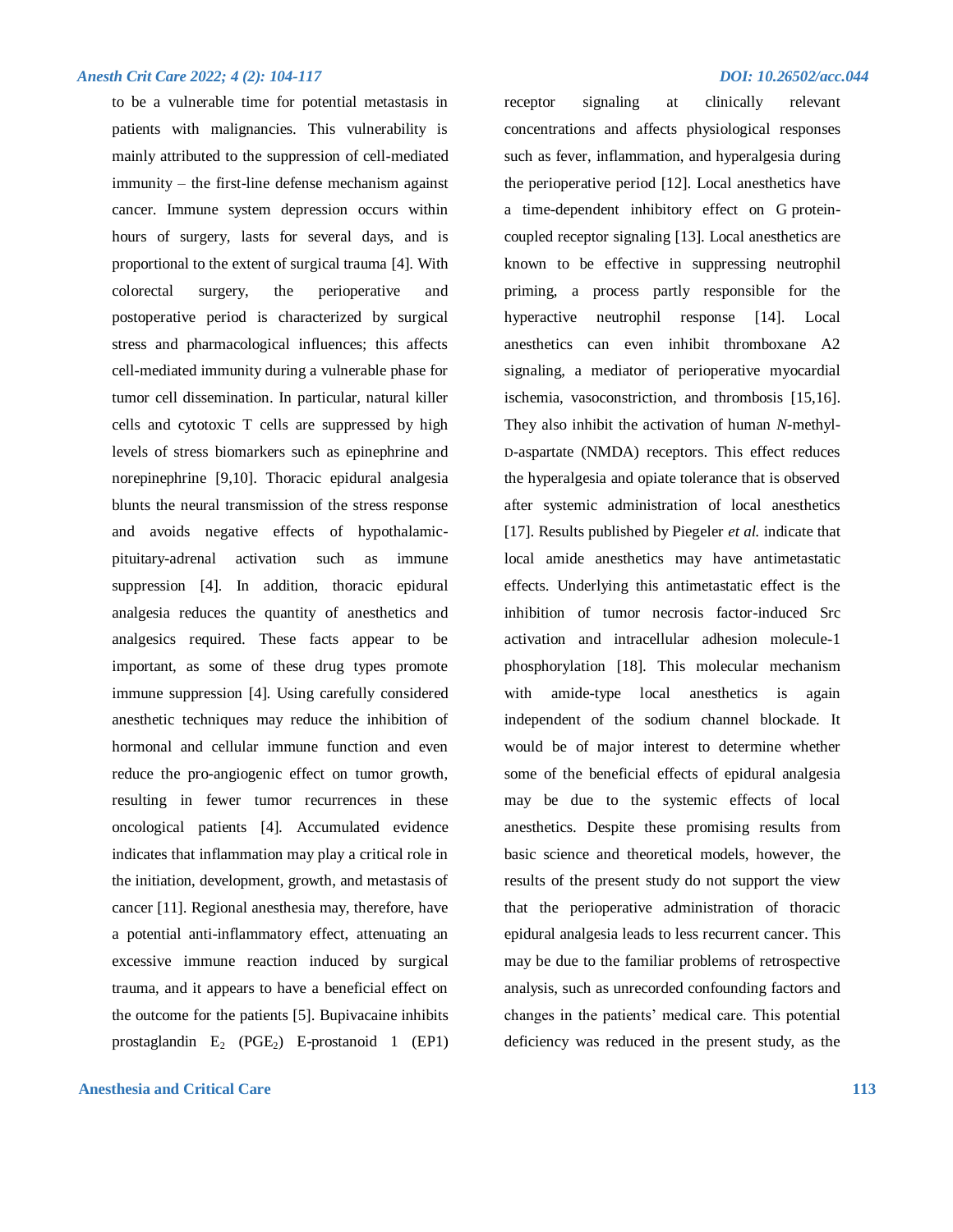surgeon and oncologist were the same throughout the recorded study period. However, it is not known how often the patients may have required additional surgery for other medical conditions, with the same level of surgical stress and the same immunosuppressive effects. Nor is it known whether the patients were receiving medication with statins, beta-blockers, or cyclooxygenase (COX) inhibitors perioperatively, which also appear to have antimetastatic properties [4]. Along with the rapid advances being made in oncological treatment, it will, therefore, be very difficult to prove whether a specific anesthetic technique is really able to reduce the risk of recurrent cancer. However, thoracic epidural analgesia is an important component of fasttrack rehabilitation in colon surgery. In addition to faster recovery, some authors have also described a reduction in general morbidity [19,20] with fewer cardiovascular adverse events due to epidural anesthesia and perioperative stress protection, analgesia, and sympathicolysis. The incidence of thrombosis and embolism is reduced. Epidural analgesia reduces the use of systemic opioids, and in combination with splanchnic sympathicolysis, prevents intestinal hypomotility and accelerates convalescence and a return to oral nutrition for the patients. It has also been reported that pain-induced pulmonary atelectasis and pneumonia can be prevented [3,21]. In a population-based study, Cummings *et al.* [22] compared epidural analgesia and traditional forms of pain management in relation to their effects on survival and recurrent cancer after colectomy. In this large observational study, including 42,151 patients, the 5-year survival rate was 61% in the epidural group and 55% in the nonepidural group [22]. The difference was analyzed

# **Anesthesia and Critical Care 114**

using adjusted Cox regression and strongly supports the data obtained in the present study. This study has certain limitations, the most important of which is that it is a small, single-center retrospective study. For conclusive findings on whether regional anesthesia is capable of reducing the risk of tumor relapse, a large, multicenter study with a prospective and randomized design would be needed. In a trial of that type, patients would need to be included within a very short study period in order to reduce the possibility of changes in oncological regimens that would make it difficult to compare the study groups. Prospective trials are currently in progress, but no data have been published so far. The present study excludes the possibility of variations resulting from different participating surgeons and oncologists, and it may, therefore, be of special interest.

### **5. Conclusions**

The data presented here support the theory that epidural analgesia appears to be beneficial for colon cancer patients in reducing the overall mortality rate. The effect is age-dependent; the mortality was reduced particularly in elderly patients (>70 years).

#### **Declarations**

#### **Ethics approval**

The study was approved by the ethical committee of the General Medical Council of the state of Lower Saxony (letter from Mr. Kay Bogs, Geschäftsführer der Ethikkommission der Ärztekammer Niedersachsen).

# **Consent to participate**

Not applicable.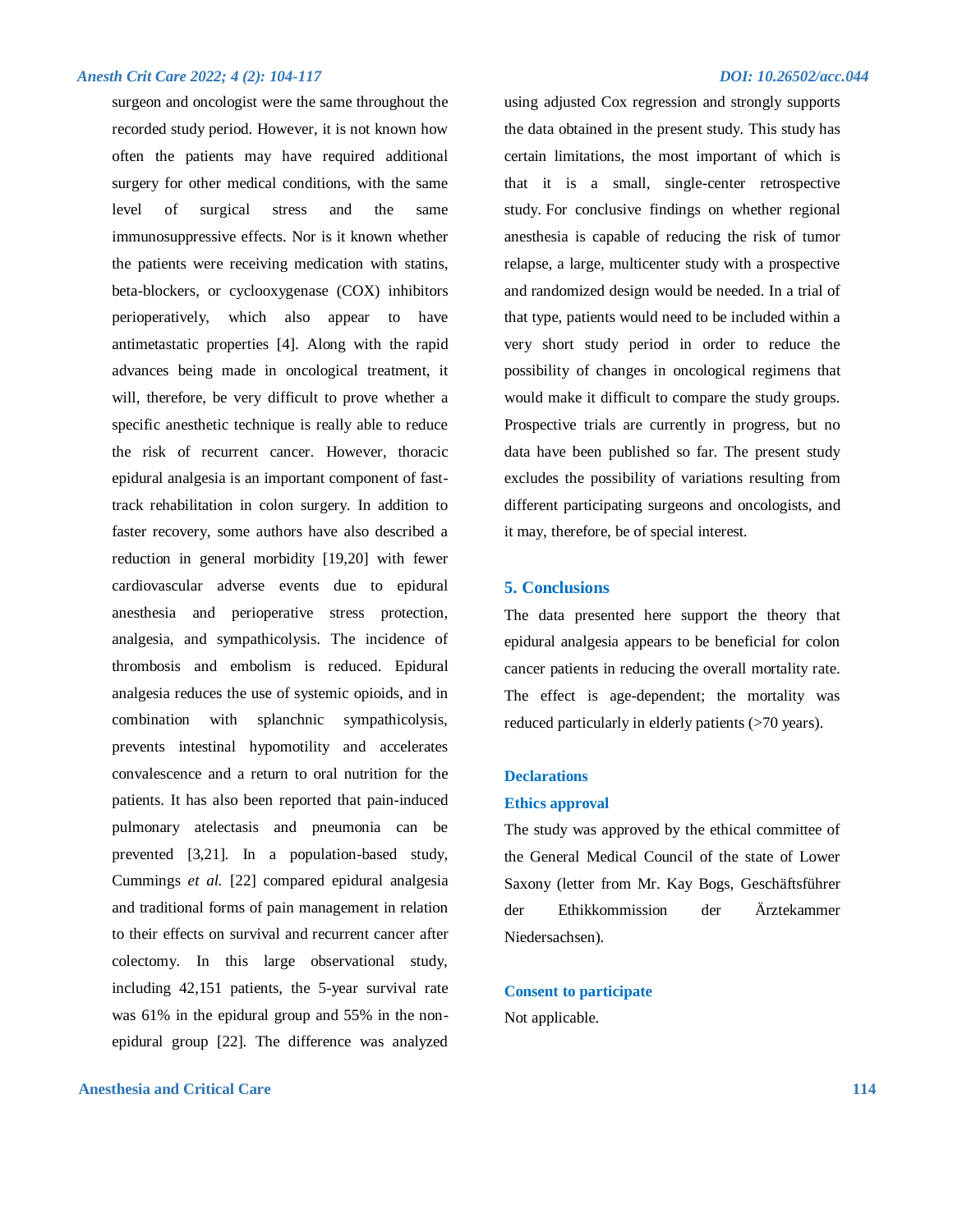#### **Consent for publication**

All authors revised the final manuscript critically. All authors read and approved the final manuscript.

#### **Availability of data and material**

The datasets used and/or analyzed during the current study are available from the corresponding author.

#### **Competing interests**

None.

### **Funding**

EW, SM, MRL, and CH were supported by Hönemann GbR Research Project (No. TH PDA 12 Marie). These funding were used to design the study and for data collection, analysis, and interpretation. EW, SM, and MRL received grants for traveling and CH a grant for publication costs.

# **Authors' contributions**

All authors took part in the work and agree with the contents of the manuscript. CH, KH, and HVA provided concepts. EW, SM, CH, MRL conducted data acquisition and data analysis. MRL, DD, OH, AG and CH did the literature review. SM and MRL drafted the initial manuscript equally (first authorship), AG critically revised, and CH submitted the final manuscript (corresponding author).

### **Acknowledgments**

We thank our secretary Mrs. Susanne Stransky for her support over several years of data acquisition and literature research. Dr. Diers and Dr. T. Erhart for their cooperation and support regarding communication with the cancer center in Oldenburg,

# **Anesthesia and Critical Care 115**

Germany. We thank the members of our laboratory (Laborarztpraxis Enzenauer, Osnabrück, Germany), Mrs. Sambach - Touré from the Cancer Center Oldenburg, Germany. Your help and support were fundamental for this study.

# **Clinical trial registration number**

(ISRCTN10994336, retrospective registered 07/06/2019)

#### **References**

- 1. German Federal Office of Statistics (Statistisches Bundesamt). Krebs immer häufiger Todesursache [press release]. Wiesbaden: Statistisches Bundesamt (2013).
- 2. Monk TG, Saini V, Weldon BC, et al. Anesthetic management and one-year mortality after noncardiac surgery. Anesth Analg 100 (2005): 4-10.
- 3. Freise H, Van Aken HK. Risks and benefits of thoracic epidural anaesthesia. Br J Anaesth 107 (2011): 859-868.
- 4. Gottschalk A, Sharma S, Ford J, et al. Review article: the role of the perioperative period in recurrence after cancer surgery. Anesth Analg 110 (2010): 1636-1643.
- 5. Mroczkowski P, Ortiz H, Penninckx F, et al. European quality assurance programme in rectal cancer are we ready to launch? Colorectal Dis 14 (2012): 960-966.
- 6. Lee TH, Marcantonio ER, Mangione CM, et al. Derivation and prospective validation of a simple index for prediction of cardiac risk of major noncardiac surgery. Circulation 100 (1999): 1043-1049.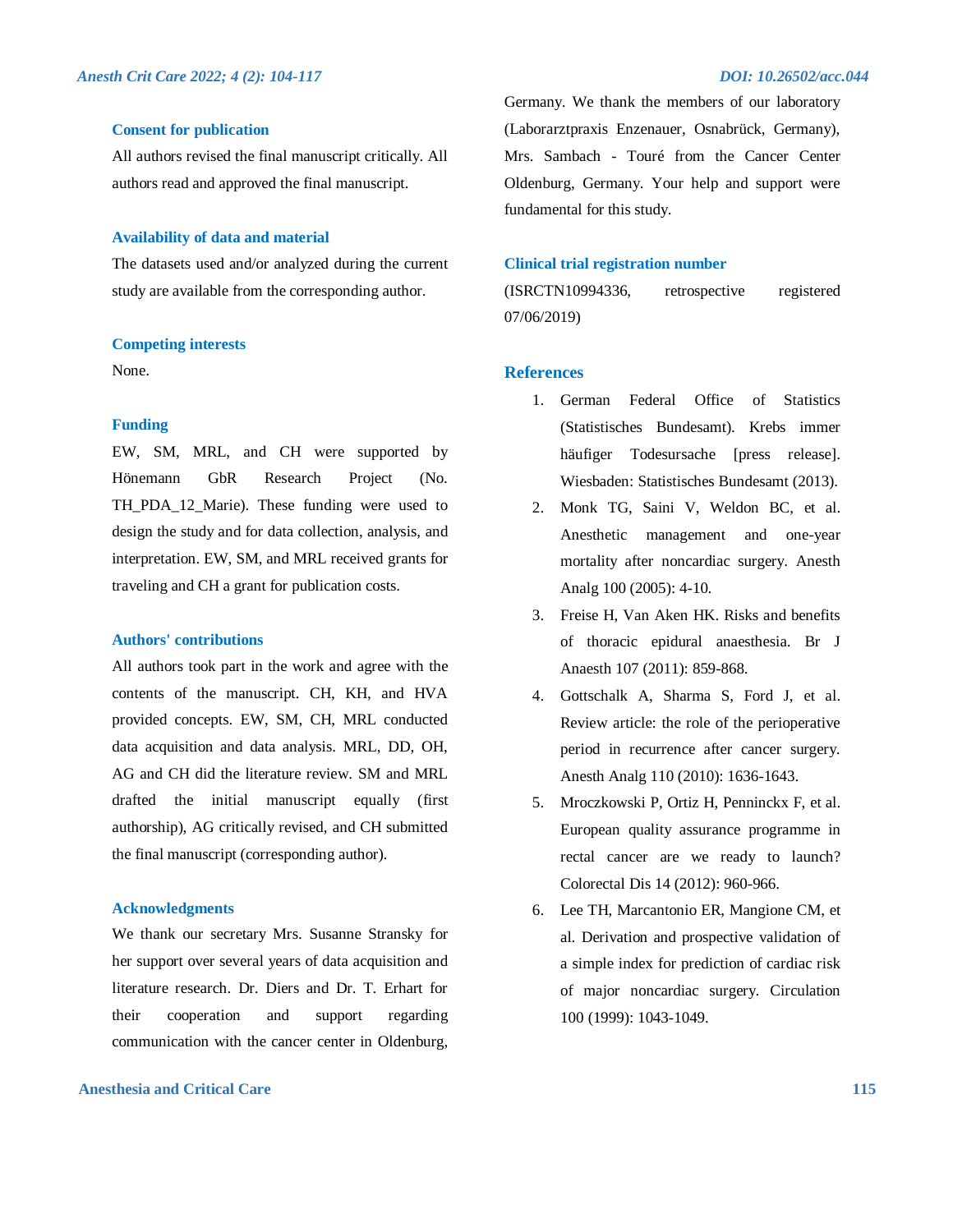- 7. Chen WK, Miao CH. The effect of anesthetic technique on survival in human cancers: a meta-analysis of retrospective and prospective studies. PloS One 8 (2013): e56540.
- 8. Uen YH, Lu CY, Tsai HL, et al. Persistent presence of postoperative circulating tumor cells is a poor prognostic factor for patients with stage I-III colorectal cancer after curative resection. Ann Surg Oncol 15 (2008): 2120-2128.
- 9. Kurosawa S, Kato M. Anesthetics, immune cells, and immune responses. J Anesth 22 (2008): 263-277.
- 10. Ben-Eliyahu S. The promotion of tumor metastasis by surgery and stress: immunological basis and implications for psychoneuroimmunology. Brain Behavior Immun 17 (2003): 27-36.
- 11. Zamarron BF, Chen W. Dual roles of immune cells and their factors in cancer development and progression. Int J Biol Sci 7 (2011): 651-658.
- 12. Honemann CW, Heyse TJ, Mollhoff T, et al. The inhibitory effect of bupivacaine on prostaglandin E(2) (EP(1)) receptor functioning: mechanism of action. Anesth Analg 93 (2001): 628-634.
- 13. Hollmann MW, Herroeder S, Kurz KS, et al. Time-dependent inhibition of G proteincoupled receptor signaling by local anesthetics. Anesthesiology 100 (2004): 852-860.
- 14. Hollmann MW, Kurz K, Herroeder S, et al. The effects of  $S(-)$ -,  $R(+)$ -, and racemic bupivacaine on lysophosphatidate-induced

### **Anesthesia and Critical Care 116**

priming of human neutrophils. Anesth Analg 97 (2003): 1053-1058.

- 15. Hahnenkamp K, Nollet J, Strumper D, et al. Bupivacaine inhibits thromboxane A2 induced vasoconstriction in rat thoracic aorta. Anesth Analg 99 (2004): 97-102.
- 16. Honemann CW, Hahnenkamp K, Podranski T, et al. Local anesthetics inhibit thromboxane A2 signaling in Xenopus oocytes and human k562 cells. Anesth Analg 99 (2004): 930-937.
- 17. Hahnenkamp K, Durieux ME, Hahnenkamp A, et al. Local anaesthetics inhibit signalling of human NMDA receptors recombinantly expressed in Xenopus laevis oocytes: role of protein kinase C. Br J Aanaesth 96 (2006): 77-87.
- 18. Piegeler T, Votta-Velis EG, Liu G, et al. Antimetastatic Potential of Amide-linked Local Anesthetics: Inhibition of Lung Adenocarcinoma Cell Migration and Inflammatory Src Signaling Independent of Sodium Channel Blockade. Anesthesiology (2012).
- 19. Schwenk W, Neudecker J, Raue W, et al. "Fast-track" rehabilitation after rectal cancer resection. Int J Colorectal Dis 21 (2006): 547-553.
- 20. Wilmore DW, Kehlet H. Management of patients in fast track surgery. BMJ 322 (2001): 473-476.
- 21. Kehlet H, Wilmore DW. Multimodal strategies to improve surgical outcome. Am J Surg 183 (2002): 630-641.
- 22. Cummings KC, Xu F, Cummings LC, et al. A comparison of epidural analgesia and